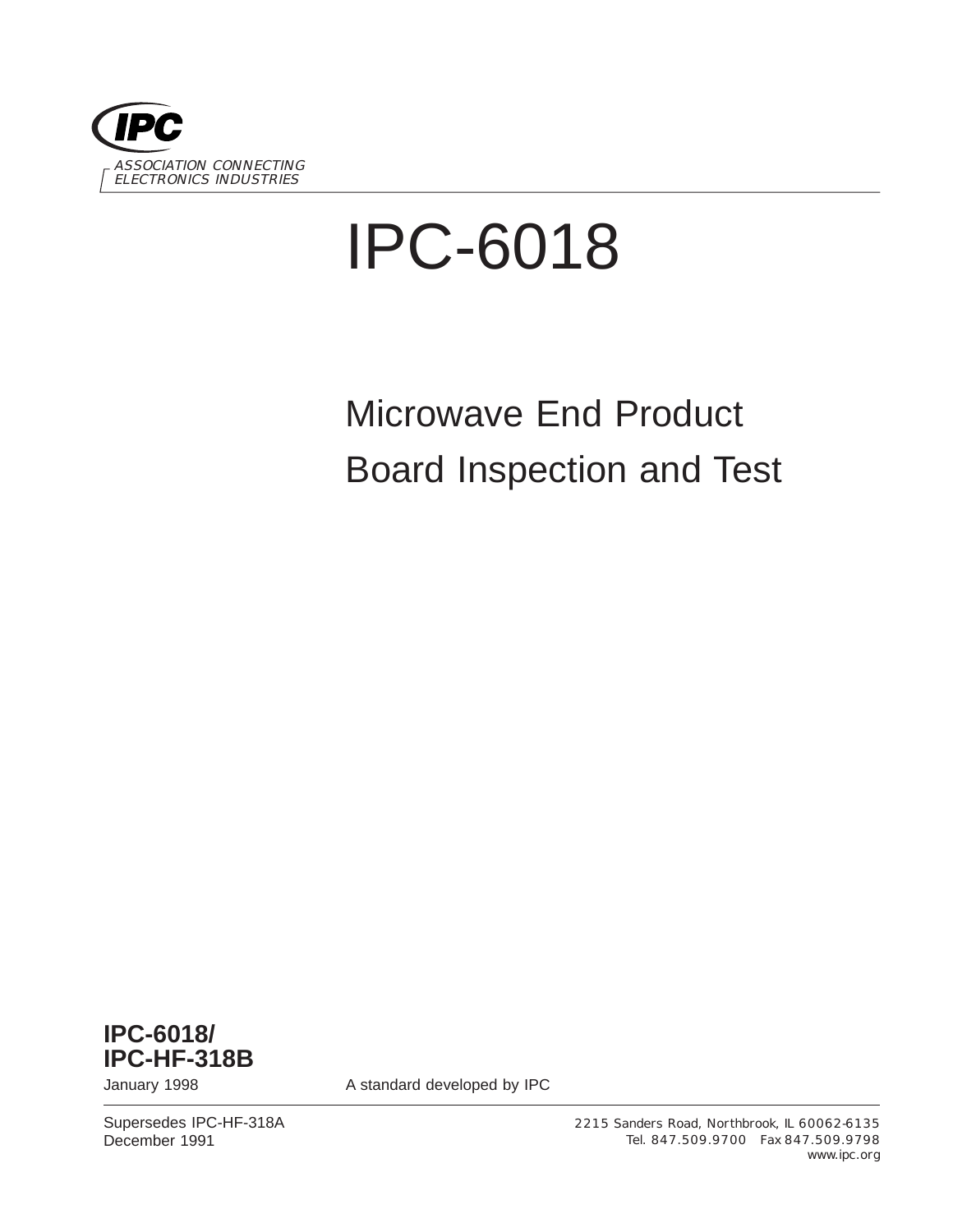

#### **FOREWORD**

This specification is intended to provide information on the detailed performance criteria of high frequency printed boards. It supersedes IPC-HF-318A and was developed as a revision to that document. The information contained herein is also intended to supplement the generic requirements identified in IPC-6011. When used together, these documents should lead both manufacturer and customer to consistent terms of acceptability.

IPC's documentation strategy is to provide distinct documents that focus on specific aspects of electronic packaging issues. In this regard, document sets are used to provide the total information related to a particular electronic packaging topic. A document set is identified by a four digit number that ends in zero (0) (i.e., IPC-6010).

Included in the set is the generic information which is contained in the first document of the set. The generic specification is supplemented by one or multiple performance documents, each of which provide specific focus on one aspect of the topic or the technology selected.

Failure to have all information available prior to building a board may result in a conflict in terms of acceptability.

As technology changes, a performance specification will be updated, or new focus specifications will be added to the document set. The IPC invites input on the effectiveness of the documentation and encourages user response through completion of ''Suggestions for Improvement'' forms located at the end of each document.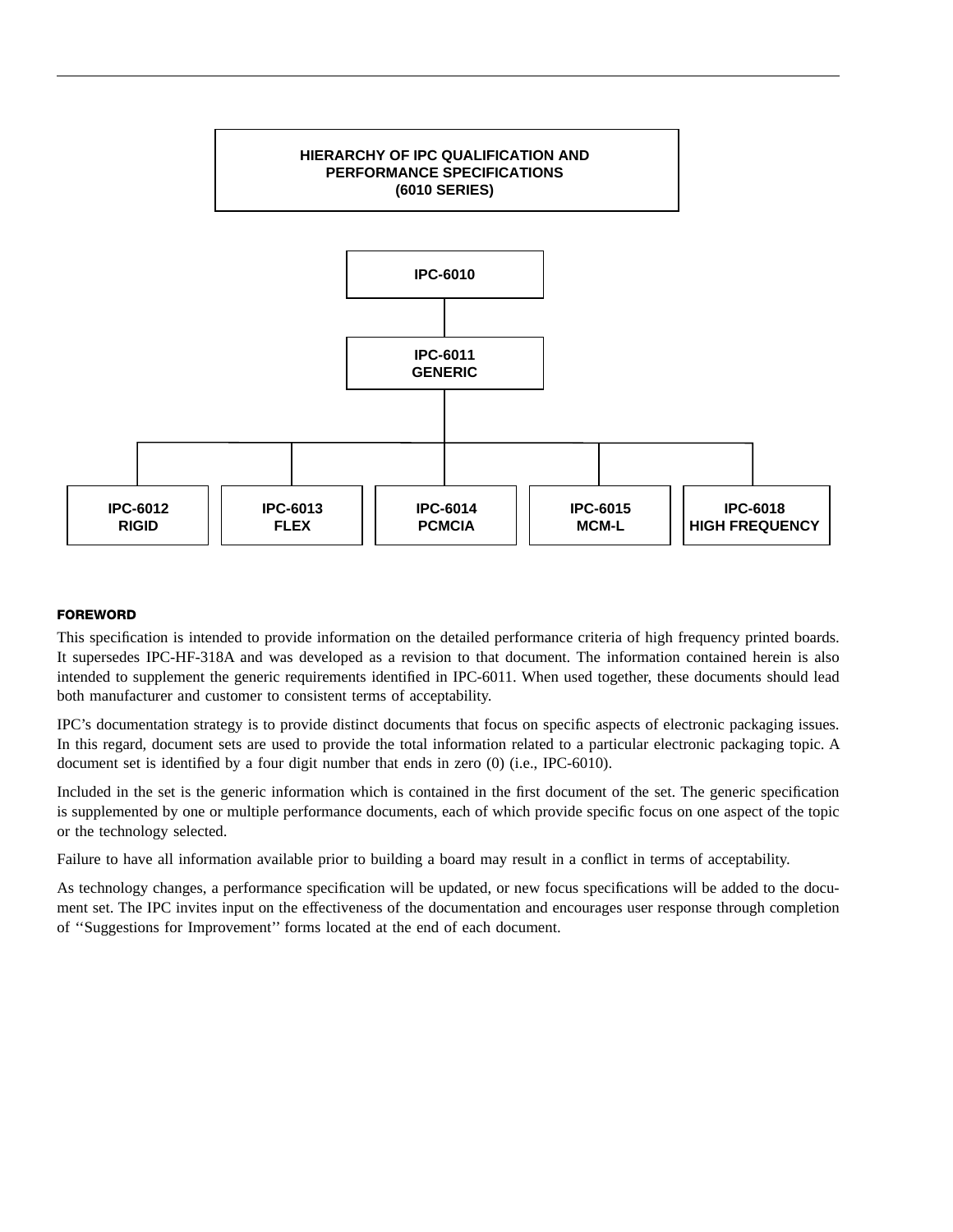## **Table of Contents**

| 1.0   |                                               |  |
|-------|-----------------------------------------------|--|
| 1.1   |                                               |  |
| 1.2   |                                               |  |
| 1.3   |                                               |  |
| 1.4   |                                               |  |
| 2.0   |                                               |  |
| 2.1   |                                               |  |
| 2.2   |                                               |  |
| 2.3   | American Society of Mechanical Engineers  2   |  |
| 2.4   | American Society for Testing and Materials  2 |  |
| 3.0   |                                               |  |
| 3.1   |                                               |  |
| 3.2   |                                               |  |
| 3.2.1 |                                               |  |
| 3.2.2 |                                               |  |
| 3.3   |                                               |  |
| 3.3.1 |                                               |  |
| 3.3.2 | Plated-through Hole, Visual Examination 3     |  |
| 3.3.3 |                                               |  |
| 3.3.4 |                                               |  |
| 3.3.5 |                                               |  |
| 3.3.6 |                                               |  |
| 3.3.7 |                                               |  |
| 3.4   |                                               |  |
| 3.5   |                                               |  |
| 3.5.1 |                                               |  |
| 3.5.2 |                                               |  |
| 3.5.3 |                                               |  |
| 3.5.4 |                                               |  |
| 3.5.5 |                                               |  |
| 3.5.6 |                                               |  |
| 3.5.7 |                                               |  |
| 3.5.8 |                                               |  |
| 3.5.9 |                                               |  |
| 3.6   |                                               |  |
| 3.6.1 |                                               |  |
| 3.6.2 |                                               |  |
| 3.6.3 |                                               |  |
| 3.7   |                                               |  |
| 3.7.1 |                                               |  |
| 3.7.2 |                                               |  |
| 3.7.3 |                                               |  |
| 3.7.4 |                                               |  |
| 3.7.5 |                                               |  |
| 3.7.6 |                                               |  |
|       |                                               |  |

| 3.8   |                                             |
|-------|---------------------------------------------|
| 3.8.1 | Circuitry Continuity (Qualification) 8      |
| 3.8.2 | Circuitry Continuity (Production)  8        |
| 3.8.3 |                                             |
| 3.9   |                                             |
| 3.9.1 |                                             |
| 3.9.2 |                                             |
| 3.9.3 |                                             |
| 3.9.4 | Ionic Cleanliness (Resistivity of           |
|       |                                             |
| 4.0   | QUALITY ASSURANCE PROVISIONS 9              |
| 4.1   |                                             |
| 4.2   |                                             |
| 4.2.1 |                                             |
| 4.2.2 | Test Equipment and Inspection Facilities  9 |
| 4.2.3 |                                             |
| 4.3   |                                             |
| 4.3.1 |                                             |
| 4.3.2 | Supplier Qualification Inspection 10        |
| 4.4   |                                             |
| 4.4.1 | Inspection of Product for Delivery  10      |
| 4.4.2 | Lot Inspection (Each Production Lot)  10    |
| 4.4.3 | Group B Inspection (Periodic)  13           |
| 4.4.4 |                                             |
| 4.5   |                                             |
| 4.5.1 | End Product Control Requirements  16        |
| 4.6   |                                             |
| 4.7   |                                             |
| 4.7.1 | Process Parameter Control Requirements 17   |
| 4.8   |                                             |
| 5.0   |                                             |
| 6.0   |                                             |
| 6.1   |                                             |
|       |                                             |

#### **Figures**

| Figure 1 | Adhesive band near exposed conductor  3      |
|----------|----------------------------------------------|
| Figure 2 |                                              |
| Figure 3 |                                              |
| Figure 4 |                                              |
| Figure 5 | Layer to layer registration and annular ring |
| Figure 6 |                                              |
| Figure 7 |                                              |
| Figure 8 |                                              |
|          |                                              |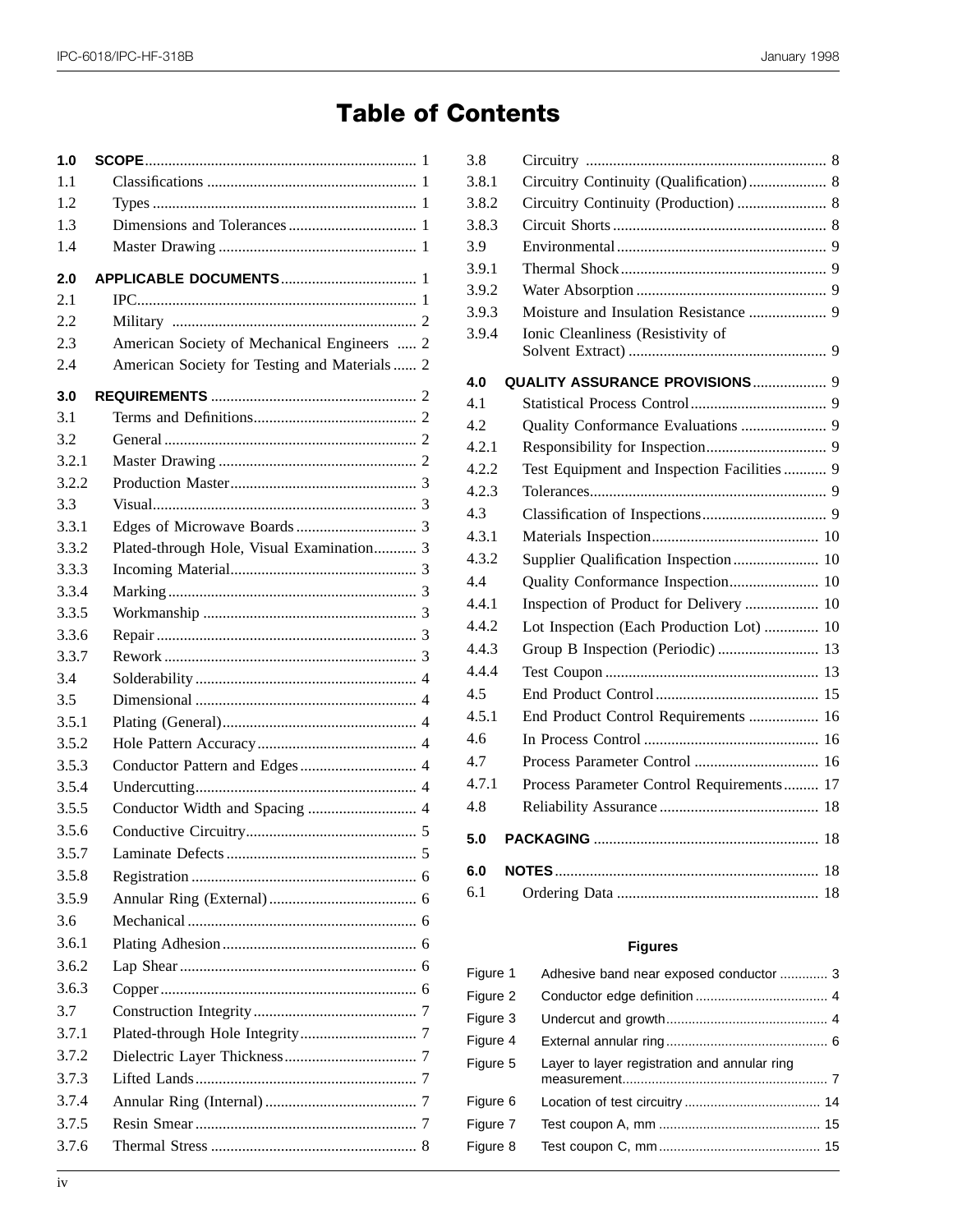| <b>Tables</b> |                                  |  |  |  |
|---------------|----------------------------------|--|--|--|
|               | Tahle 1 Surface Finish Thickness |  |  |  |

| Table 5   | Percent of Reduction In Dielectric           |  |
|-----------|----------------------------------------------|--|
| Table 6   |                                              |  |
| Table 7   |                                              |  |
| Table 8   |                                              |  |
| Table 9   |                                              |  |
| Table 10  |                                              |  |
| Table 11  | Group B Inspection (Process Reliability)  12 |  |
| Table 12  | Zero Defect Sampling Plan for Equipment      |  |
|           |                                              |  |
| Table 13  |                                              |  |
| Table A-1 | Class 3 Defect Classification Criteria 20    |  |

| Table 1 |                                                                         |  |
|---------|-------------------------------------------------------------------------|--|
| Table 2 | Percent of Allowable Conductor                                          |  |
| Table 3 | Percent of Allowable Conductor                                          |  |
| Table 4 | Percent of Allowable Conductor<br>Width Reduction Caused By Pin Holes 5 |  |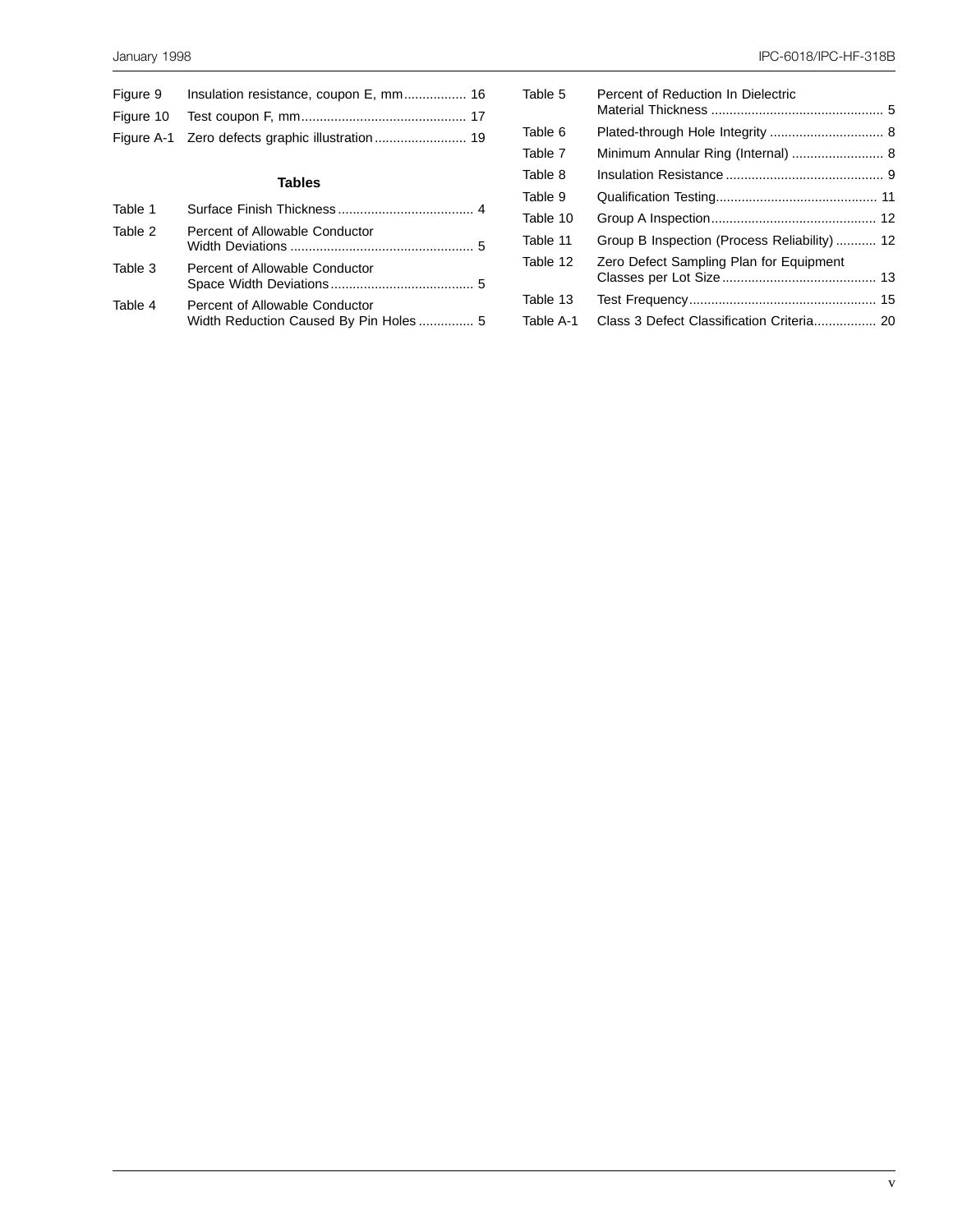### **Microwave End Product Board Inspection and Test**

#### **1.0 SCOPE**

This specification covers end product inspection and test of high frequency (microwave) printed boards for microstrip, stripline, hybrid and multilayer stripline applications.

**1.1 Classifications** This specification recognizes that the printed boards will be subject to classifications by intended end item use. Toward this end, three general classes have been established to reflect progressive increases in sophistication, functional performance requirements, and testing inspection frequency. It should also be recognized that there may be an overlap of equipment between classes. The user has the responsibility to determine the class into which the product belongs. The three classes are defined below:

*Class 1 — Consumer Products*

Includes TV sets, toys, entertainment electronics, and non-critical consumer or industrial control devices. Boards in this class are suitable for applications where cosmetic imperfections are not of importance, and the major requirement is function of the completed circuit.

*Class 2 — General Industry*

Includes computers, communication equipment, sophisticated business machines, instruments, and certain non-critical applications. Boards in this class are suitable for high performance commercial and industrial products in which extended life is required, but for which uninterrupted service is not critical. Certain cosmetic imperfections are allowable.

*Class 3 — High Reliability*

Includes those equipment's where continued performance is critical, equipment downtime cannot be tolerated, or the equipment is a life support item. Boards of this class are suitable for applications where high levels of assurance are required, and uninterrupted service is required.

*Note:* Unless otherwise specified, military electronic equipment shall be Class 3. Printed boards furnished under this specification for military usage shall be fabricated by a supplier who has been qualified by inspection in accordance with 4.3.2.

Requirements in this specification have been separated so that the performance of the printed board products may be tested to any one of the three classes. The use of one class

for a specific attribute does not mean that all other attributes must meet that same class. Selection should be based on minimum need; however, cross-over between classes requires complete definition of test requirements in the procurement document.

**1.2 Types** This specification will define four types of high frequency (microwave) boards.

Type A — Single Sided, Microstrip Type B — Double Sided, Microstrip Type C — Multilayer, Stripline Type  $D - H$ ybrid / Composite

**1.3 Dimensions and Tolerances** All dimensions and tolerances specified herein are applicable only to the end product. Dimensions are expressed in millimeters.

**1.4 Master Drawing** Printed circuit boards furnished under this specification shall meet the design features detailed in IPC-D-316 / IPC-2221 and the requirements of the approved master drawing. Type D boards will comply to IPC-D-316 for the PTFE portions and IPC-2221 for the mixed dielectric portions of the Hybrid / Composite board. In the event of conflict between the design guides and the approved master drawing, the master drawing shall govern and a conflict between the text of this document and the references cited herein, the text of this document takes precedence. Tolerances and dimensions not specified on the master drawing shall revert to those in this document.

#### **2.0 APPLICABLE DOCUMENTS**

The following documents, of the issue in effect on the date of contract agreement, form a part of this specification to the extent provided herein.

#### **2.1 IPC1**

**IPC-A-46** Single / Double Sided Universal Phototool

**IPC-A-47** 10 Layer Multilayer Universal Phototool

**IPC-T-50** Terms and Definitions for Interconnecting and Packaging Electronic Circuits

**IPC-PC-90** General Requirements for Implementation of Statistical Process Control

**IPC-L-125** Plastic Sheet, Laminated, Metal Clad for High Speed/High Frequency Interconnections

<sup>1.</sup> The Institute for Interconnecting and Packaging Electronic Circuits, 2215 Sanders Road, Northbrook, IL 60062-6135